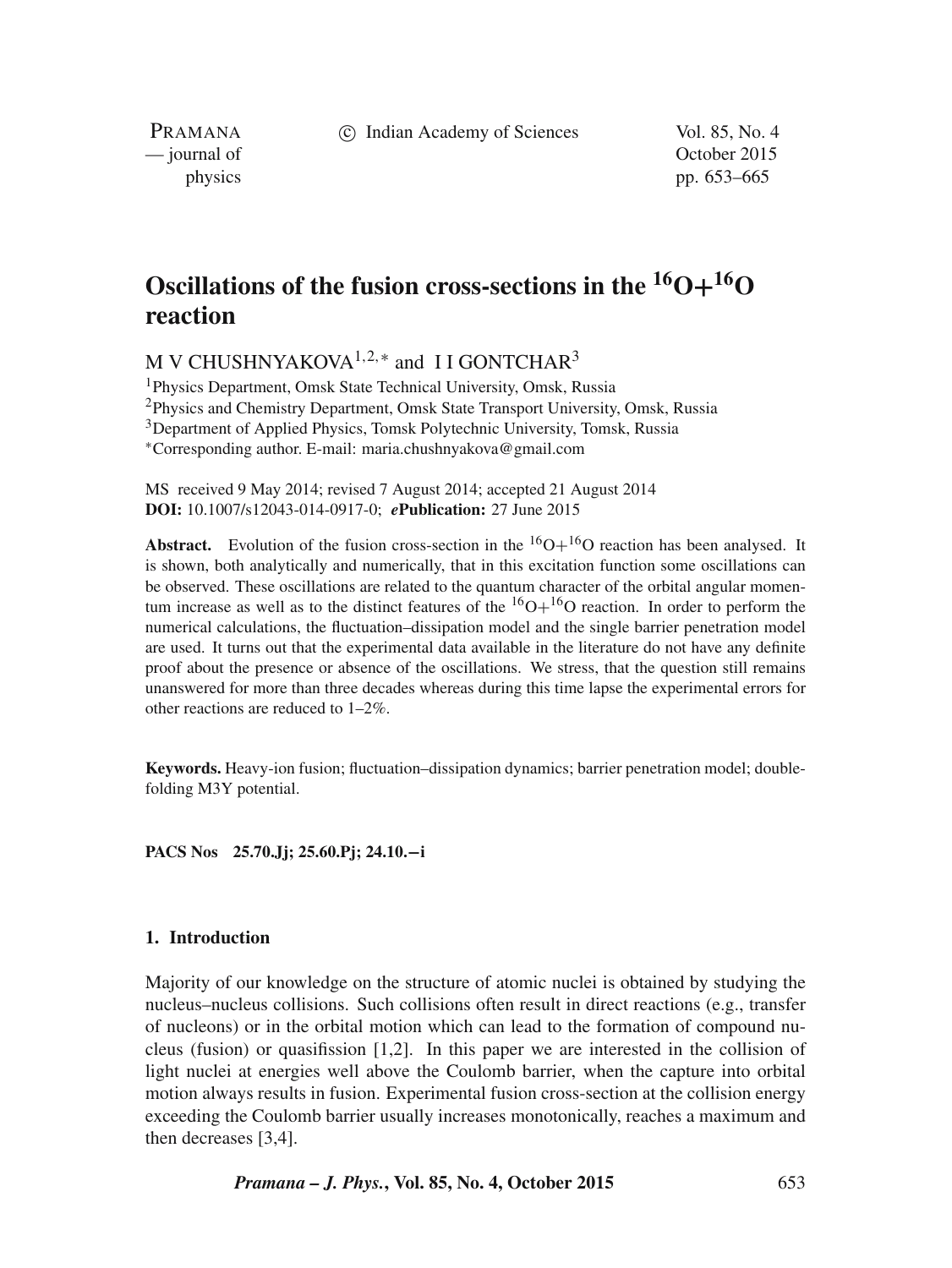The theoretical fusion cross-section is calculated using the standard quantummechanical formula

$$
\sigma = \frac{\pi \hbar^2}{2m_{\rm R}E_{\rm c.m.}} \sum_{L=0}^{L_c} (2L+1)T_{\rm L},\tag{1}
$$

where  $m_R = m_n A_P A_T/(A_P + A_T)$  is the reduced mass;  $L_c$  denotes the value of the orbital angular momentum (in units of  $\hbar$ ) at which the transmission coefficient  $T_L$  becomes zero with the required accuracy;  $m_n$  stands for the nucleon mass;  $A_P$  and  $A_T$  are the mass numbers of the projectile (P) and target (T) nuclei, respectively;  $E_{c.m.}$  is the collision energy in the centre-of-mass frame. As the angular momentum is quantized, its value increases by  $\Delta L = 2$  provided the colliding nuclei are identical and have zero spin, and by  $\Delta L = 1$  in all other cases [5].

As  $E_{\text{c.m.}}$  increases, at the given value of  $L$ , the transmission coefficient gradually increases from 0 to 1. In addition, the value of  $L<sub>c</sub>$  also increases. However, the multiplier in front of the summation in eq. (1) decreases with  $E_{\text{c.m.}}$  due to the decrease of the de Broglie wavelength. Thus, one can expect the theoretical excitation function  $\sigma(E_{cm})$ to behave non-monotonically subject of the manner of the increase in  $L_c$  and  $T_L$ .

In our previous work [6], the fusion excitation function in the  ${}^{16}O+{}^{16}O$  reaction at energies  $U_{\text{B0}} < E_{\text{cm}} < 2U_{\text{B0}}$  has been analysed using the trajectory model with surface friction (TMSF) ( $U_{\text{B0}}$  is the s-wave barrier height). Within the framework of this model, the heavy-ion collision process is described by applying the stochastic dynamical equations of the Langevin type, in which the dissipation, thermal fluctuations, and memory effects are accounted for. The friction force is assumed to be proportional to the squared derivative of the strong nucleus–nucleus interaction potential. The latter is calculated within the framework of the double folding model with the density-dependent M3Y *NN*forces possessing the finite-range exchange term (see detailed description of the model in [7,8]). It turns out that the calculated excitation function is very sensitive to the diffuseness of the nuclear matter density distribution and rather insensitive to the dynamics of the collision process, namely to the strength of the radial friction.

An alternative (and in fact more often used) way of theoretical analysis of the fusion data under consideration is the single barrier penetration model (BPM) which accounts for the quantum fluctuations but totally ignores thermal fluctuations [9–12]. Usually this model is applied in its simplest versions being either Hill–Wheeler formula for the parabolic barrier [13] or its consequence under additional approximations, the Wong formula [14].

The Hill–Wheeler formula for the transmission coefficient reads as

$$
T_{\rm L} = \left\{ 1 + \exp \left[ 2\pi (U_{\rm BL} - E_{\rm c.m.}) / (\hbar \omega_{\rm BL}) \right] \right\}^{-1},\tag{2}
$$

where  $U_{BL}$  and  $\hbar \omega_{BL}$  are respectively the height and curvature of the potential barrier for the given  $L$  value. In this work, the main objective is to study the influence of barrier curvature on the shape of the fusion excitation function,  $\sigma(E_{cm})$ . Earlier this topic was briefly discussed in [12]. We are unaware of any other work where the possible nonmonotonic behaviour of  $\sigma(E_{\text{cm}})$  is studied systematically.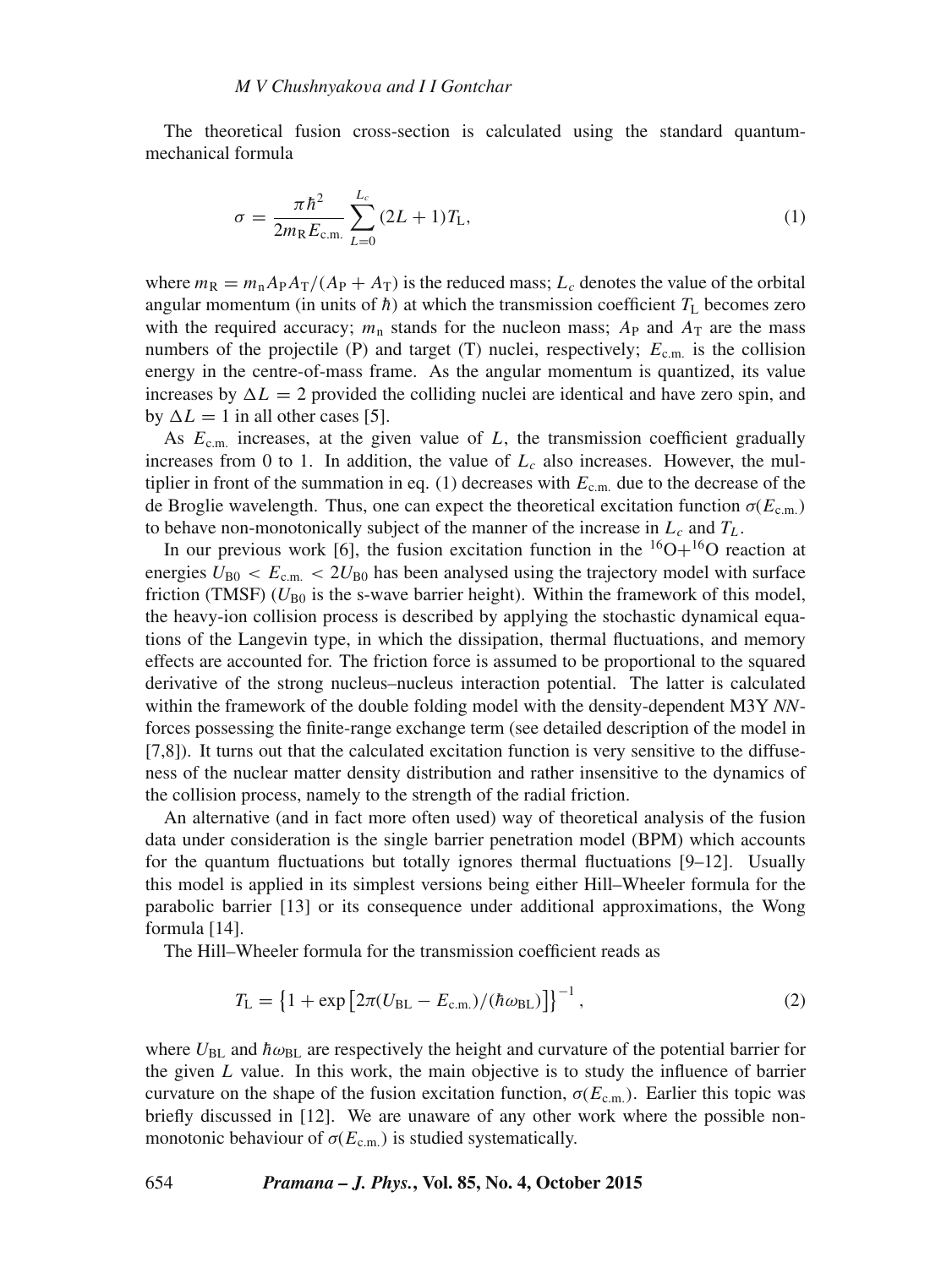## **2. Qualitative analysis**

Let us consider the simplest situation when  $\omega_{BL} = 0$ . Then the transmission coefficient takes only two values:  $T_L = 0$  at  $L < L_c$  (i.e., when  $E_{c.m.} < U_{BL}$ ) and  $T_L = 1$  otherwise. In this case, summing up in eq. (1) results in

$$
\sigma = \frac{\pi \hbar^2}{2m_{\rm R}E_{\rm c.m.}} \left( L_c^2 + 2L_c + 1 \right) \tag{3}
$$

at  $\Delta L = 1$  and

$$
\sigma = \frac{\pi \hbar^2}{2m_{\rm R}E_{\rm c.m.}} \left( L_c^2 + 3L_c + 2 \right) \tag{4}
$$

at  $\Delta L = 2$  [12].

Considering eqs (3), (4) one can see that, as  $E_{\text{c.m.}}$  increases, the cross-section does not behave monotonically: it ascends up when  $L_c$  increases by  $\Delta L_c$  and decreases smoothly when  $L_c$  stays constant. This behaviour is illustrated schematically in figure 1. The collision energy increment  $\Delta E_{\text{c.m.}}$  resulting in the increase of  $L_c$  by  $\Delta L_c$  as well as the amplitude of the cross-section oscillations  $\Delta \sigma_d$  (decrease) and  $\Delta \sigma_i$  (increase) can be estimated analytically.

Neglecting the dissipation and barrier shift due to the centrifugal energy we obtain from the energy conservation law:

$$
L_c^2 = 2m_R(E_{\rm c.m.} - U_{\rm B0}) R_{\rm B0}^2 h^{-2}.
$$
\n(5)

The maximum angular momentum  $L_c$  increases abruptly by  $\Delta L_c$  when the collision energy increases by  $\Delta E_{\text{c.m.}}$ . Equation (5) shows that these two increments are related to each other as follows:

$$
L_c \Delta L_c = \Delta E_{\text{c.m.}} m_\text{R} R_{\text{B0}}^2 \hbar^{-2}.
$$
\n
$$
(6)
$$



**Figure 1.** Schematic illustration of the oscillating fusion cross-section and the significance of  $\Delta E_{\text{c.m.}}$ ,  $\Delta \sigma_d$  and  $\Delta \sigma_i$ .

*Pramana – J. Phys.***, Vol. 85, No. 4, October 2015** 655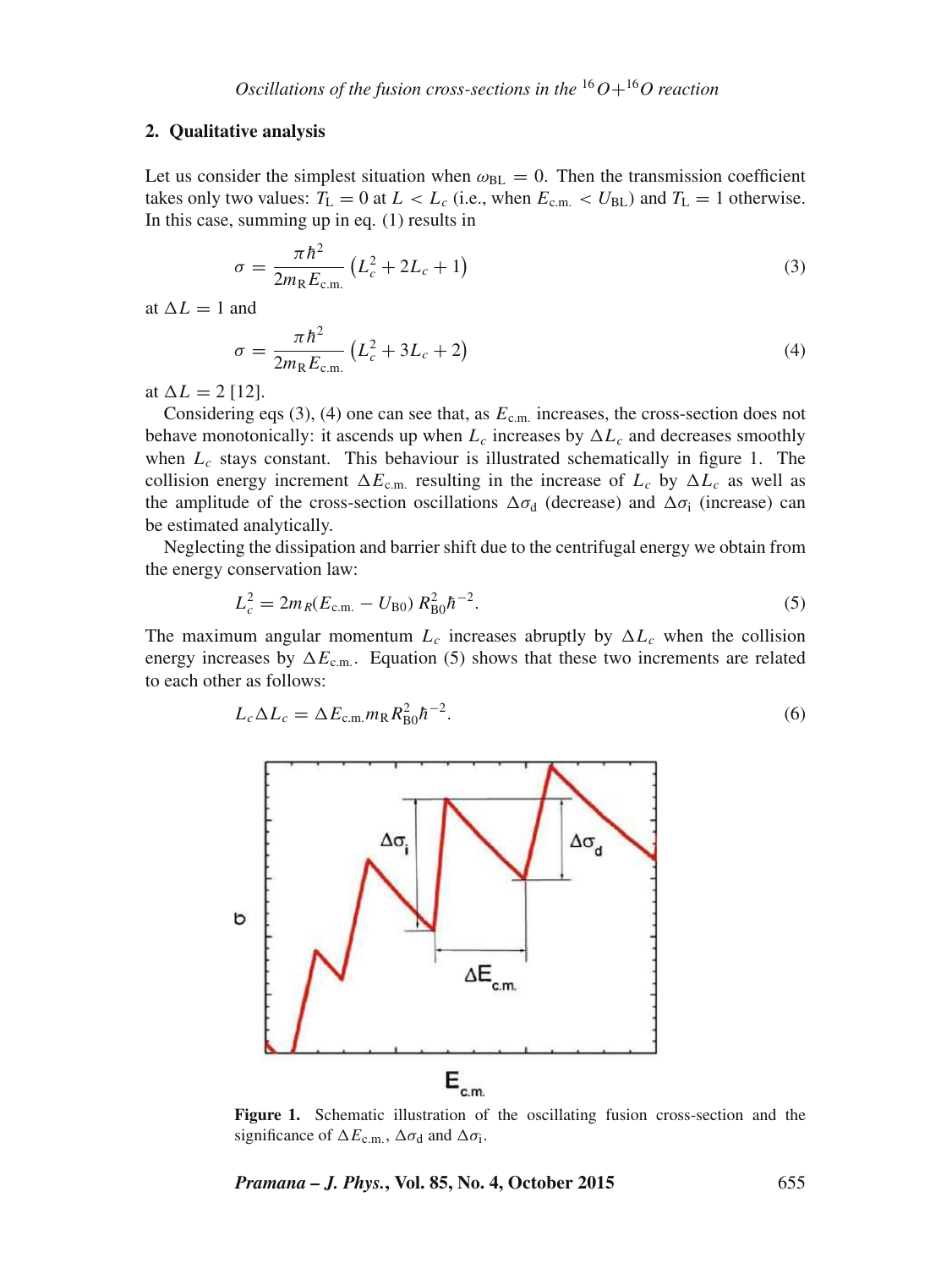If  $L_c > 10$ , all the terms except  $L_c^2$  in the brackets of eqs (3) and (4) can be neglected. Thus, the energy increment  $\Delta E_{\text{c.m.}}$ , during which the cross-section smoothly decreases by  $\Delta \sigma_d$ , reads as

$$
\Delta E_{\text{c.m.}} = \frac{\hbar \Delta L_c}{R_{\text{B0}}} \sqrt{\frac{2(E_{\text{c.m.}} - U_{\text{B0}})}{m_{\text{R}}}}.
$$
\n(7)

In order to derive a formula for  $\Delta \sigma_d$  (considering the absolute value) one should find out a differential of eq. (3) or (4) keeping  $L_c$  constant. Applying eq. (7) we obtain

$$
\Delta \sigma_{\rm d} = \frac{\pi \hbar \Delta L_c R_{\rm B0}}{E_{\rm c.m.}} \left( 1 - \frac{U_{\rm B0}}{E_{\rm c.m.}} \right) \sqrt{\frac{2(E_{\rm c.m.} - U_{\rm B0})}{m_{\rm R}}}.
$$
\n(8)

The increment  $\Delta \sigma_i$  is found by taking a differential of eq. (3) or (4) as well but keeping the collision energy constant:

$$
\Delta \sigma_{\rm i} = \frac{\pi \hbar \Delta L_c R_{\rm B0}}{E_{\rm c.m.}} \sqrt{\frac{2(E_{\rm c.m.} - U_{\rm B0})}{m_{\rm R}}}.
$$
\n(9)

One can see that as  $E_{\text{c.m.}}$  increases, the oscillations in the fusion cross-section related to the discrete character of the angular momentum can be observed with highest probability in the collision of identical light nuclei with spin zero: in this case  $R_{\rm B0}$  and  $m_{\rm R}$  are small and in addition  $\Delta L_c = 2$ . Consequently  $\Delta E_{\text{c.m.}}$ ,  $\Delta \sigma_d$  and  $\Delta \sigma_i$  are relatively large. All these conditions are fulfilled for the  ${}^{16}O+{}^{16}O$  reaction for which the excitation function was measured repeatedly [15–19].

#### **3. The model for the quantitative analysis**

In order to model the collision between spherical nuclei one needs to know the dependence of the nuclear,  $U_n$ , Coulomb,  $U_c$ , and centrifugal,  $U_L$ , parts of the interaction energy upon the center-of-mass distance R. For  $U_n$  the double folding model with the densitydependent M3Y *NN*-forces possessing the finite-range exchange term [20] is used. In this work, the dependencies  $U_n(R)$  and  $U_c(R)$  are calculated using the computer code DFMSPH published in [21]. The input parameter for the code is the distribution of the centers-of-mass of the nucleons at the ground state of the nuclei (which we shall refer to as 'the density distribution') [22]. Following [23], in this work for this distribution we use the Fermi–Dirac (or equivalently Woods–Saxon) profile whose half-density radius  $R_0 = 2.525$  fm and diffuseness  $a_0 = 0.45$  fm.

The value  $\omega_{BL}$  needed for the BPM calculation reads

$$
\omega_{\rm BL} = \left| \frac{d^2 \left[ U_{\rm n} + U_{\rm C} + U_{\rm L} \right]}{m_{\rm R} dR^2} \right|^{1/2}.
$$
\n(10)

For dynamical simulation, the nuclear energy  $U_n$  calculated using the code DFMSPH is approximated by the Gross–Kalinowski profile (GK, see eqs (24) and (25) of [8]). The centrifugal energy is calculated as

$$
U_{\rm L} = \frac{\hbar^2 L^2}{2R^2 m_{\rm R}}.\tag{11}
$$

656 *Pramana – J. Phys.***, Vol. 85, No. 4, October 2015**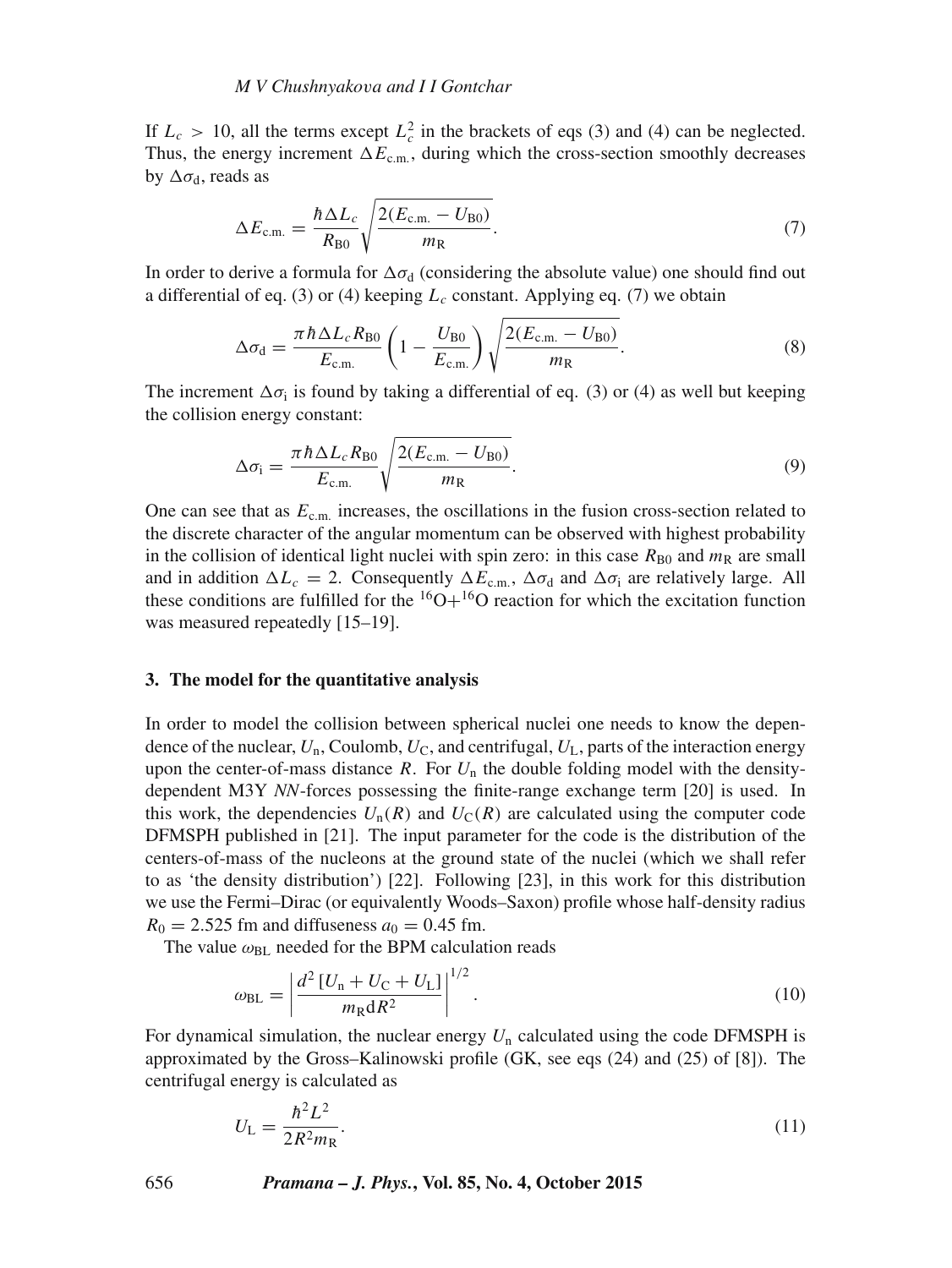

**Figure 2.** The Coulomb barrier parameters (radius  $R_{BL}$  and curvature  $\hbar \omega_{BL}$  in **a**, height  $U_{BL}$  in **b**) vs. the angular momentum.

The fusion cross-section is calculated according to eq. (1); the transmission coefficient is calculated either using eq. (2) (BPM), or according to the dynamical routine described in [7] (TMSF). In the BPM calculation the barrier curvature  $\hbar \omega_{BL}$  can be multiplied by a constant k.

In figure 2, the barrier parameters, namely the radius  $R_{BL}$  and the curvature  $\hbar \omega_{BL}$ (figure 2a) and its height  $U_{BL}$  (figure 2b) are presented as functions of angular momentum. As L increases, the barrier becomes higher and its radius decreases due to the repulsive role of the centrifugal term in the effective potential. The value of  $\hbar \omega_{BL}$  significantly increases with the angular momentum. Similar behaviour was demonstrated earlier in [24]. We shall see below that this increase of  $\hbar \omega_{BL}$  might play some role in the appearance of the fusion cross-section oscillations.

# **4. Experimental data**

In figure 3a, all the experimental fusion cross-sections for the  ${}^{16}O+{}^{16}O$  reaction, available in the literature, are shown. First, we see that the data obtained by different groups do not agree with each other both at the energies near the barrier and also at higher energies. Second, in all experiments at  $E_{cm} > 20$  MeV there seems to appear some oscilliations.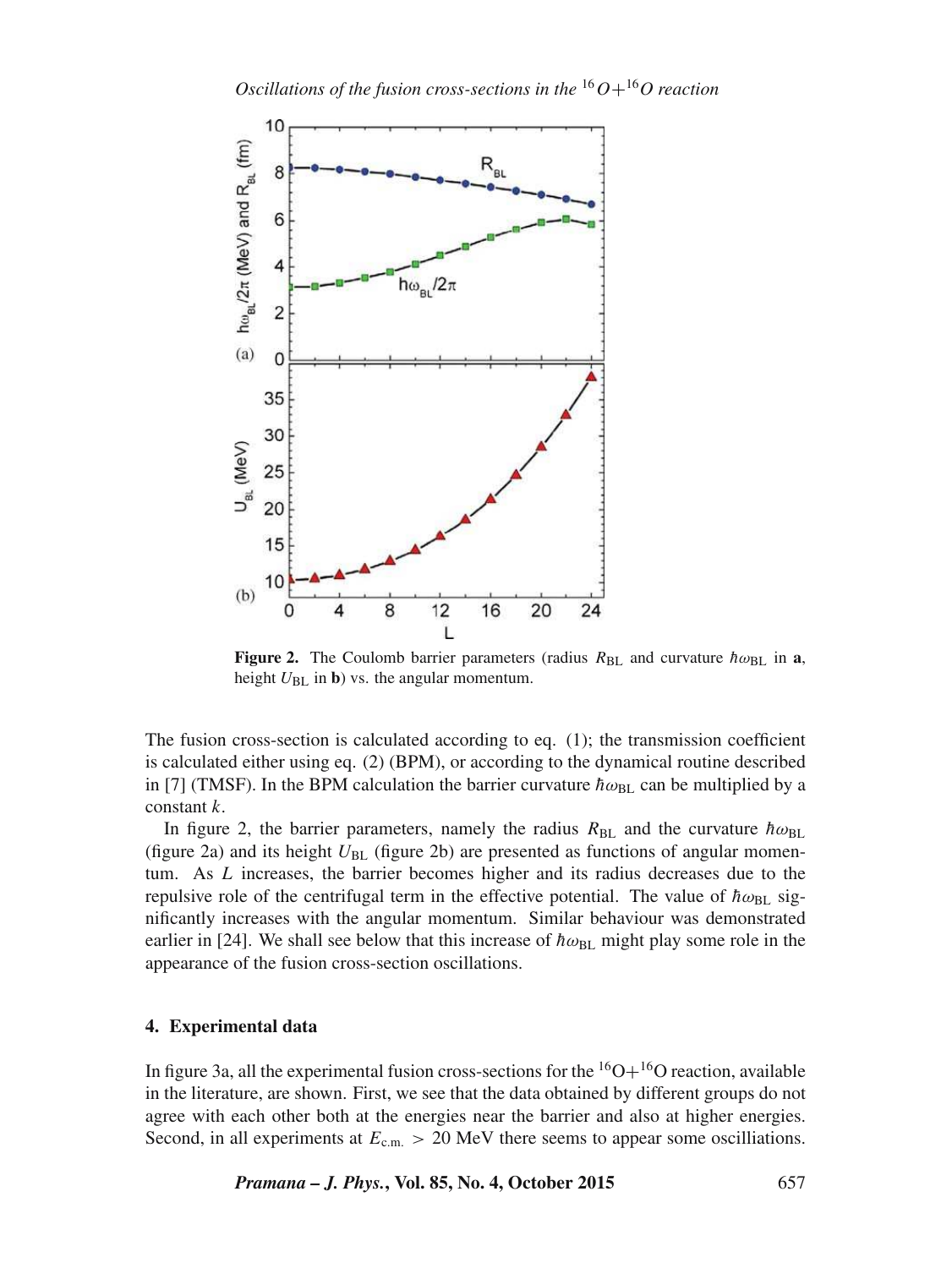

**Figure 3.** Experimental fusion excitation functions measured in [15–19] in different scales: (**a**) in general, with error bars and (**b**) the same data but in smaller range and without error bars. Some data points are taken from [25].

In order to show the oscillations clearly, the same data are displayed in figure 3b but without error bars and in the narrower cross-section range. Now one can conclude, as it is done in [12], that the cross-sections indeed oscillate. However, both the amplitudes and the periods of these oscillations are different in different experiments. It is regrettable that such contradiction in the data persists for the past thirty years, and the experimentalists do not pay attention to it. The errors in [15–19] are at best 5–7% and often reach 15%. Yet, during the last two decades the experimental errors for some other reactions have been reduced to 1–2% [9,26].

# **5. Results and discussion**

In figure 4 the calculated fusion cross-sections are presented. In figure 4a results of the BPM calculations are presented where the barrier curvature artificially is made very small  $(k = 0.05)$ . The cross-sections presented in figure 4b have been calculated within the framework of the dynamical model without fluctuations. Comparing these two curves one can see that the dynamical excitation function is somewhat suppressed and possesses the larger period of oscillations. Both these effects came from the frictional force and are more pronounced for larger  $E_{\text{c.m.}}$ .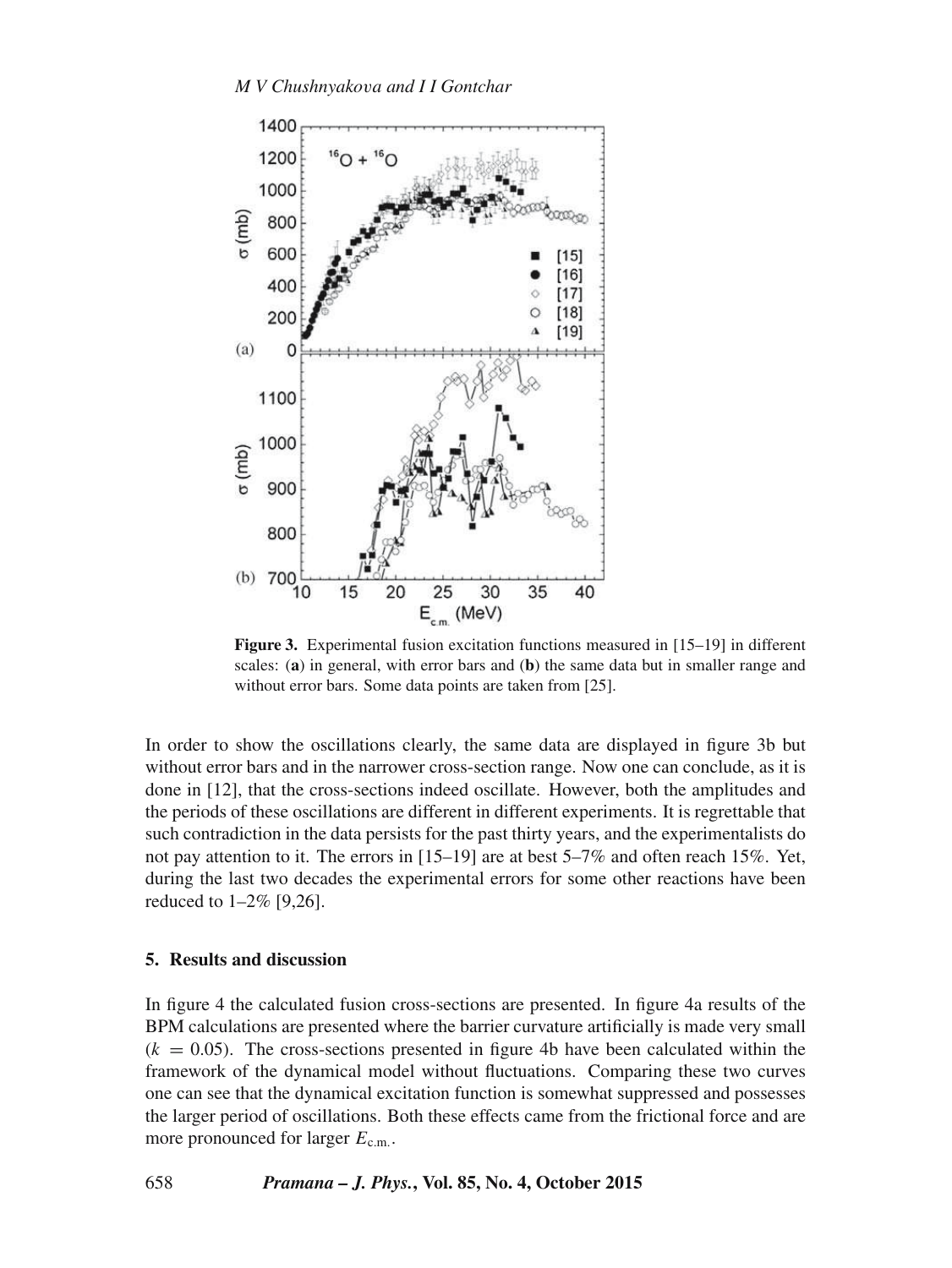

**Figure 4.** The fusion cross-sections calculated using (**a**) the BPM with the artificially reduced barrier curvature  $(k = 0.05)$  and (b) the dynamical approach without fluctuations with  $K_{\rm R} = 20$  zs GeV<sup>-1</sup> (1 zs = 10<sup>-21</sup> s).

According to eq. (7) the oscillation period  $\Delta E_{\text{c.m.}}$  should increase as  $E_{\text{c.m.}}$  increases. This is observed in both the curves of figure 4. Equation (8) implies that the amplitude of the cross-section decrease,  $\Delta \sigma_d$ , should increase with  $E_{\rm c.m.}$  until  $E_{\rm c.m.} = 4U_{\rm B0}$ . This is seen indeed in figure 4a. The amplitude of the cross-section increase,  $\Delta \sigma_i$ , according to eq. (9), should increase up to  $E_{\rm c.m.} = 2U_{\rm B0}$  and then start decreasing. This is hardly seen in figure 4.

Let us now compare the values of  $\Delta E_{\text{c.m.}}$ ,  $\Delta \sigma_d$  and  $\Delta \sigma_i$ , obtained numerically within the BPM with the small barrier curvature (figure 4a) with those estimated using eqs (7)–(9). This comparison is presented in figure 5. In general, the numerical and approximate analytical values are in qualitative agreement, although the difference is sometimes significant. In particular even a flat maximum of  $\Delta \sigma_i$  at  $E_{\rm c.m.} = 2U_{\rm B0}$  is seen.

It seems that the sharp kinks as in figure 4 are never observed in the experiment. We see two reasons for that. First, the experimental errors are large and can mask the kinks. Second, the oscillations can be either smoothed or smeared out completely by the quantum and/or thermal fluctuations. These fluctuations in calculations of figure 4 have been artificially removed.

In order to observe the role of quantum fluctuations, the results of the calculations performed using the BPM with different values of barrier curvature  $(k = 1.00, 0.60,$ 

*Pramana – J. Phys.***, Vol. 85, No. 4, October 2015** 659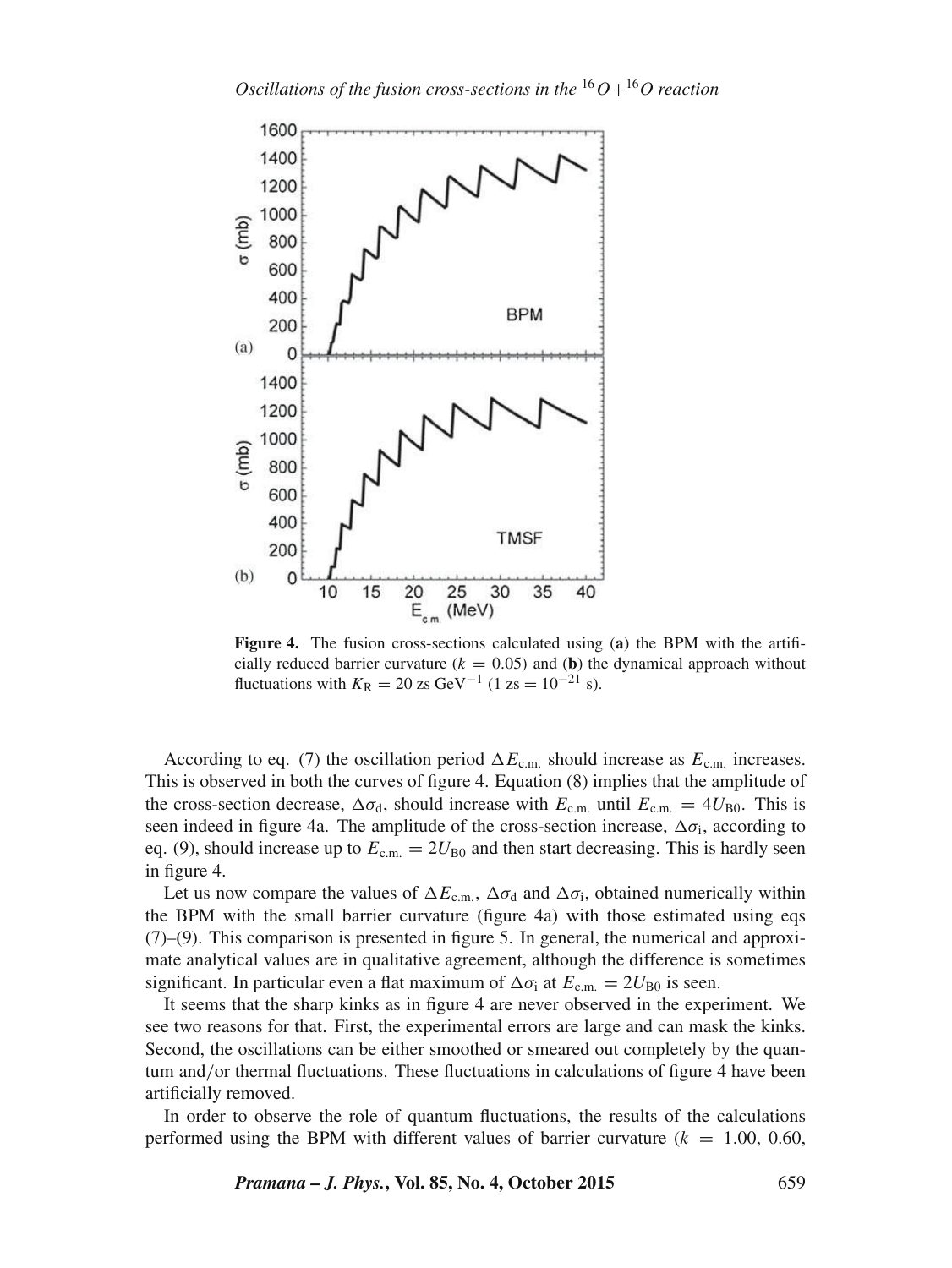

**Figure 5.** The values of  $\Delta E_{c.m.}$  (a),  $\Delta \sigma_d$  and  $\Delta \sigma_i$  (b) obtained numerically within the BPM with the small barrier curvature (symbols) in comparison with those estimated using eqs (7)–9) (curves) vs. the collision energy.

0.30) are presented in figure 6. Results corresponding to  $k = 0.05$  which are presented in figure 4a are also displayed in figure 6.

In figure 6a only the results with  $k = 1.00$  and 0.05 are presented. We see that the variation of the barrier curvature does not affect the average trend of  $\sigma(E_{\text{c.m.}})$  but influences only the depth of the oscillations. In order to make this clear, in figure 6b all four calculated excitation functions are shown, each shifted up by 150 mb relatively to the previous one. It is clear now that the saw-tooth curve corresponding to  $k = 0.05$  becomes softly oscillating at  $k = 0.60$ . At  $k = 1.00$  the oscillations are almost invisible.

In order to examine this effect, let us consider figures 2a and 5a. In figure 2a we see that the typical value of the barrier curvature  $\hbar\omega_{BL}$ , which is the measure of smearing of  $T_L$ , is rather large: from 3 to 6 MeV. This is close to the cross-section oscillation period  $\Delta E_{\text{c.m.}}$  in figure 5a and as a result the oscillations are almost totally erased in the curve corresponding to  $k = 1.00$  in figure 6.

We compare our results with the experimental data of Fernandez *et al* [17] and Tserruya *et al* [15] in figures 7 and 8, respectively. The calculations were performed within the framework of the BPM ( $k = 1$ , label '0') and of the TMSF with  $K_R = 10$  zs GeV<sup>-1</sup> (label '1'), 20 zs GeV<sup>-1</sup> (label '2') and 40 zs GeV<sup>-1</sup> (label '4'). In the figures we see that the BPM overestimates both datasets. In figure 7 the TMSF calculations '4' agree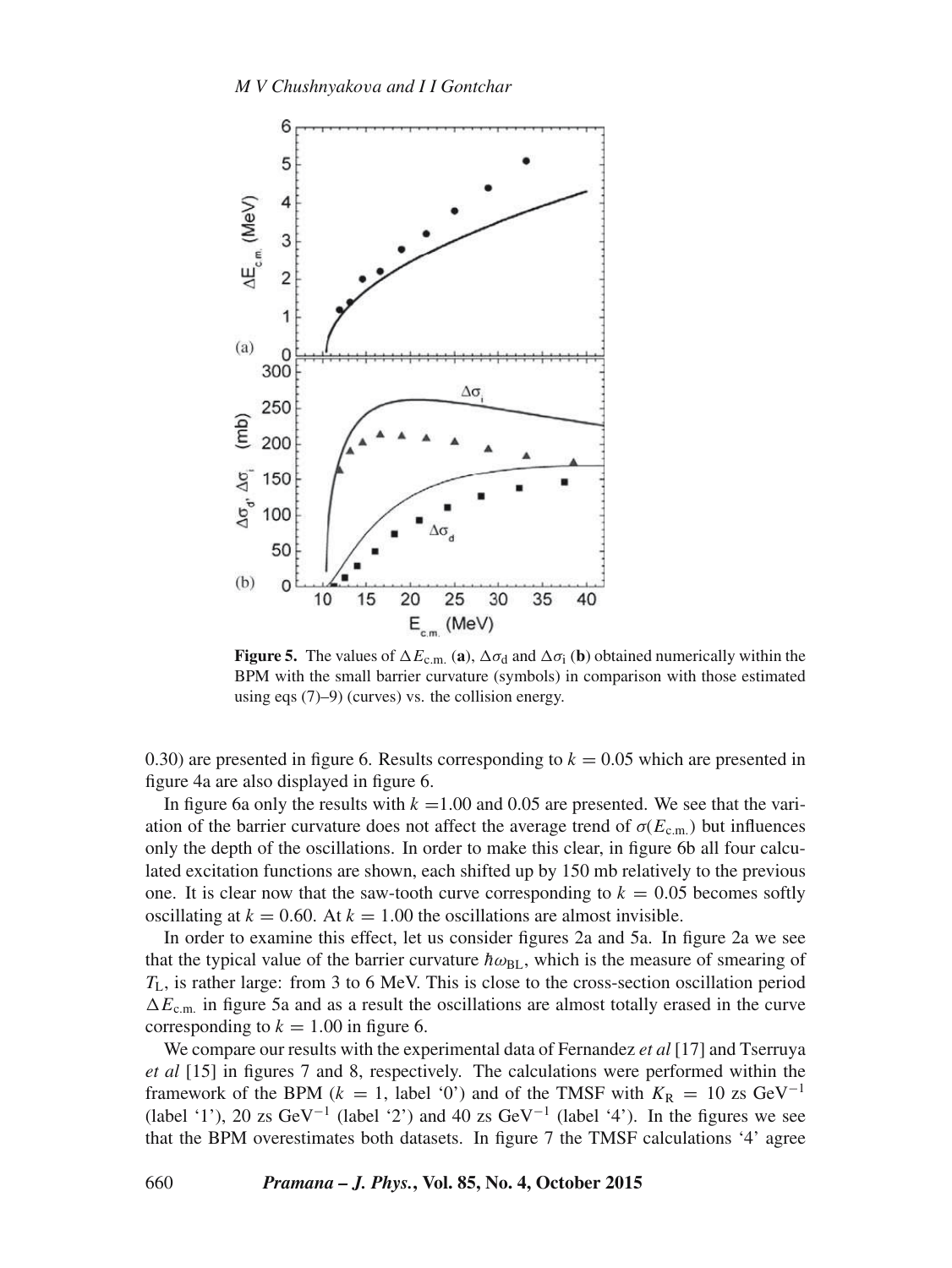

**Figure 6.** The fusion excitation functions calculated within the framework of the BPM with different values of k. In (a) only the results with  $k = 1.00$  and 0.05 are presented. In (**b**) each curve is shifted up by 150 mb relatively to the previous one.



**Figure 7.** The experimental data of Fernandez *et al* [17] (symbols) in comparison with our calculations (lines) performed within the framework of the BPM ( $k = 1$ , label '0') and of the TMSF with  $K_R = 10$  zs GeV<sup>-1</sup> (label '1'), 20 zs GeV<sup>-1</sup> (label '2') and 40 zs GeV<sup>-1</sup> (label '4').

*Pramana – J. Phys.***, Vol. 85, No. 4, October 2015** 661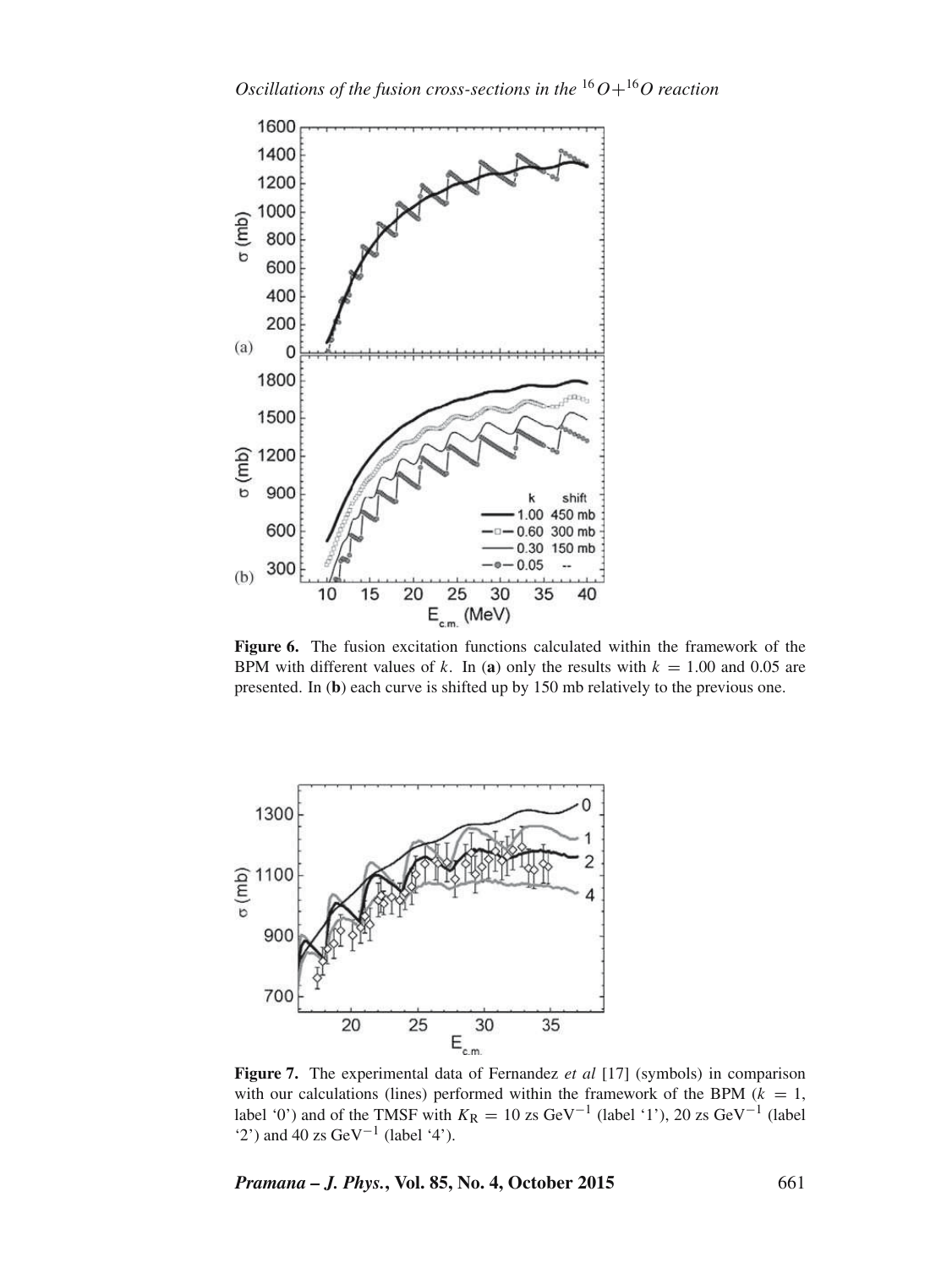

**Figure 8.** Same as figure 7, but with the experimental data of Tserruya *et al* [15].

with the data [17] for  $E_{\text{c.m.}} < 25$  MeV. At higher collision energies, these data require smaller values of  $K_R$ : 20 zs GeV<sup>-1</sup> seems to be convenient. No oscillations can be identified in the data of [17] due to large errors: these data are approximated by the equation

$$
\sigma_{\text{appr}}(E_{\text{c.m.}}) = -734.3 + 122.3 \cdot E_{\text{c.m.}} - 1.98 \cdot E_{\text{c.m.}}^2. \tag{12}
$$

The  $\chi^2$  of this approximation, calculated as

$$
\chi^2 = \frac{1}{N} \sum \frac{\left(\sigma_{\text{appr}} - \sigma_{\text{exp}}\right)^2}{\Delta \sigma_{\text{exp}}^2},\tag{13}
$$

is equal to 0.2.

In figure 8 the data of Tserruya *et al* [15] demonstrate the oscillations exceeding the experimental errors at energies around 25–35 MeV. The period of these oscillations is about 3–4 MeV which is compatible with our results '1' and '2'. However, the absolute values of the calculated cross-sections are significantly above the data.

As the experimental data are very contradicting, we compare our results with those calculated within the framework of the TDHF in [12]. This method accounts for neither quantum nor thermal fluctuations and provides the transmission coefficient equal to either 0 or 1. Therefore, in [12] the Hill–Wheeler formula (eq. (2)) was used to smooth the kinks. For this aim the barrier height in eq. (2) was taken from the TDHF calculations and the curvature was taken to be equal to  $2.5 \text{ MeV}$  for all L. Results of the comparison are plotted in figure 9. In figures 9a and 9b, we present the results corresponding to the BPM and dynamical modelling, respectively. The curves without symbols represent results of [12] (same in both (a) and (b)). The excitation functions, which include fluctuations, are shifted up by 300 mb to help the reader.

We see in figure 9a that in general, our BPM calculations (which are extremely fast) result in good agreement with the very computer-time-consuming TDHF calculations. This is surprising keeping in mind that for these calculations we use the Fermi–Dirac density distribution. At higher energies there is some mismatch between the corresponding peak positions: the period of oscillations in our calculations becomes larger than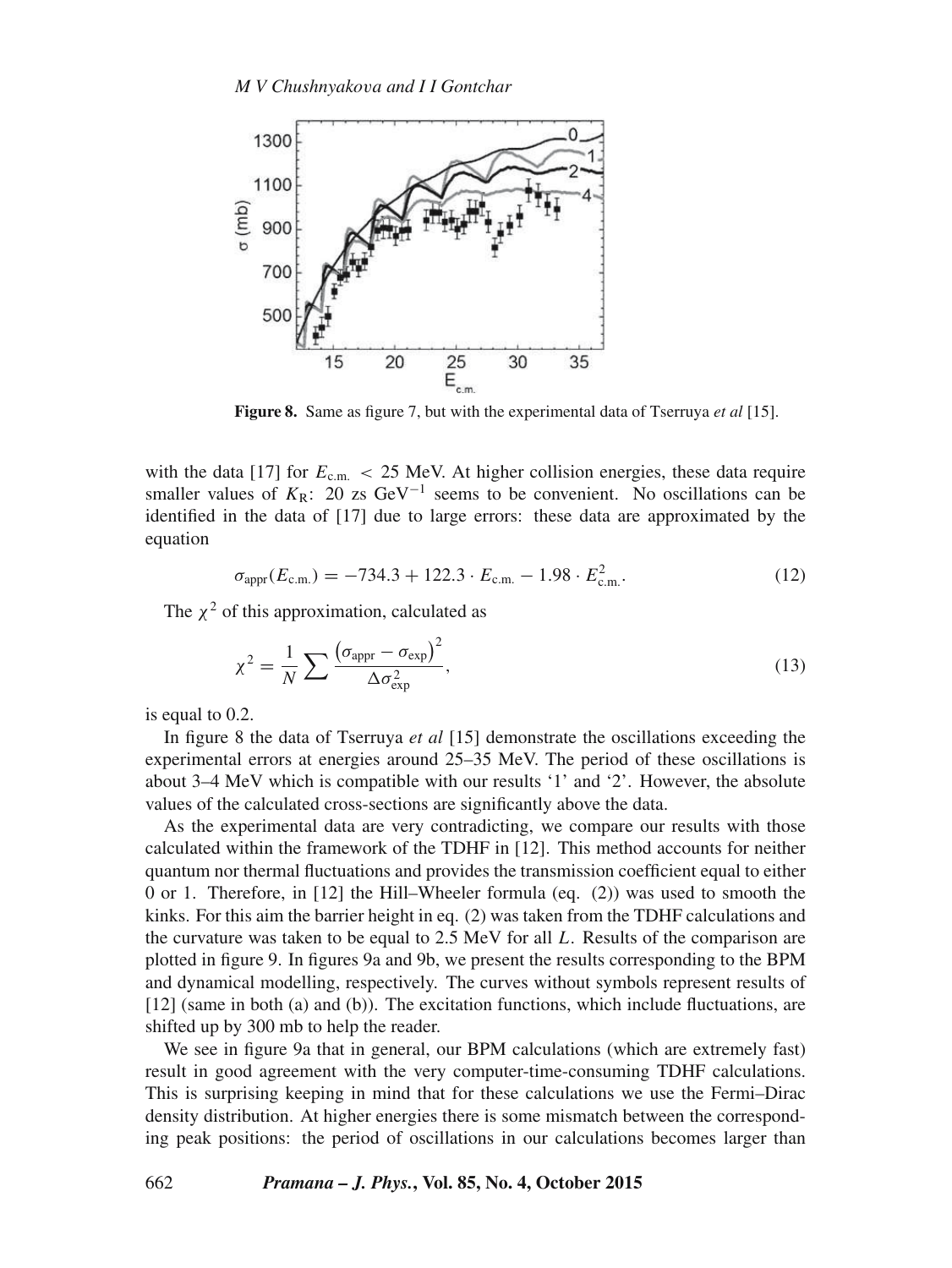

**Figure 9.** Our results (lines with symbols) are compared with the theoretical excitation functions taken from [12] (lines without symbols). Thick lines correspond to the original TDHF calculations of [12] whereas the thin lines represent the same calculations smoothed by using eq. (2), i.e., including quantum fluctuations. Curves with boxes correspond to our BPM calculations. Curves with circles represent the results of the dynamical calculations with the thermal fluctuations and without thermal fluctuations (solid and open circles, respectively). The excitation functions which include fluctuations are shifted up by 300 mb. (**a**) represents the results obtained within the BPM whereas (**b**) represents the results obtained within the TMSF.

in the TDHF calculations. Our guess is that the reason for this difference is the selfconsistent accounting for the dynamical deformations of the colliding nuclei within the framework of the TDHF approach. These deformations are expected to become increasingly important at higher collision energies, i.e., at larger values of angular momentum. In our calculations, the deformations are ignored at all collision energies.

In figure 9b, the agreement of our dynamical calculations using  $K_R = 10$  zs GeV<sup>-1</sup> with the TDHF cross-sections is also good for the kinky curve, where neither in our calculations nor in the TDHF, the fluctuations are accounted for. However, at high energies, mismatch similar to the figure 9a is observed. Moreover, this mismatch starts earlier (at lower energies) and becomes more pronounced in comparison with the BPM case.

When fluctuations are included (upper curves in figure 9b) the agreement becomes poorer. This is probably due to the difference in nature of these fluctuations.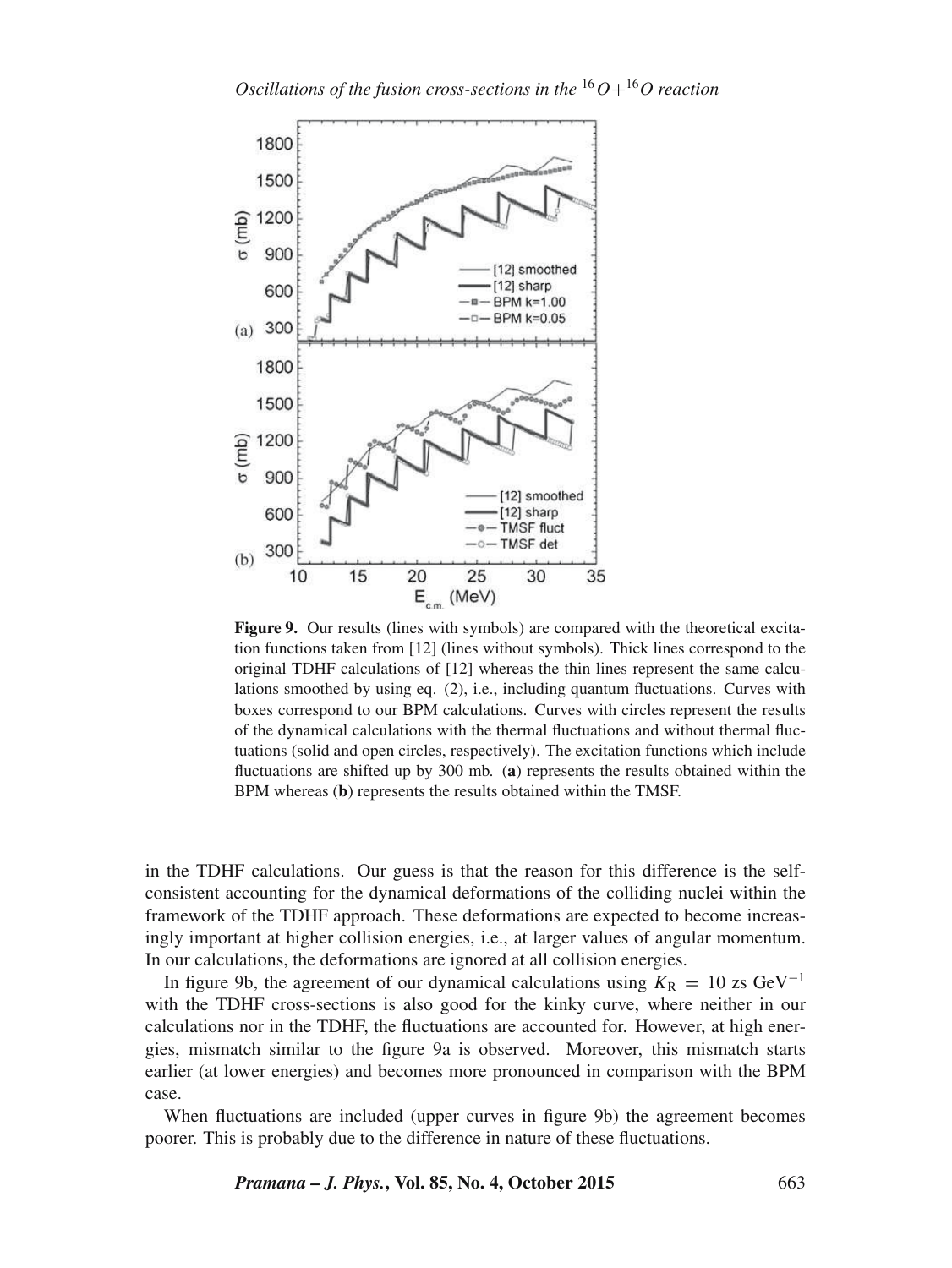### **6. Conclusions**

First, we have analysed all the available experimental data on the energy dependence of the fusion cross-section in  ${}^{16}O+{}^{16}O$  reaction. This analysis has shown that the data of different groups are almost always in contradiction with each other. Moreover, the experimental errors are about 15%. Therefore, the statement of some experimental works, that in the fusion excitation function in this reaction oscillations are observed, is doubtful.

Second, we have shown both numerically and analytically that oscillations can be observed in this excitation function due to the quantized nature of the angular momentum and the distinct feature ( $\Delta L = 2$ ) of this reaction. The fluctuation–dissipation model (TMSF) and the barrier penetration model (BPM) were used for numerical calculations. It turned out that both quantum and thermal fluctuations destroyed the oscillations. Unfortunately, we did not still succeed to unify both kinds of fluctuations within the same model.

Third, we have found that our calculations result in close agreement with the very computer-time-consuming TDHF calculations. This is probably because both the TDHF calculations (through the Skyrme forces) and our calculations (through the double-folding potential) use the parameters (although different ones) adjusted to reproduce the ground state charge distribution of <sup>16</sup>O.

Finally, results of the calculations and analysis of the experimental data demonstrate that nothing definite can be said about the absence or presence of oscillations. This question stays unresolved for more than three decades and we are not aware of any work which contains critical detailed discussion of the problem of oscillations. During these decades, the experimental errors of the fusion excitation functions for some other reactions were reduced to  $1-2\%$ . We hope to attract the attention of the experimentalists to this interesting problem.

#### **Acknowledgements**

MVC is grateful to the Dmitry Zimin Foundation 'Dynasty' for financial support.

## **References**

- [1] Yu Ts Oganessian and Yu A Lazarev, *Hea*v*y ions and nuclear fission* (*In Treatise on Hea*v*y Ion Science*) edited by D A Bromley (Plenum Press, New York, 1985) Vol. 4, pp. 3–254
- [2] G G Adamian, N V Antonenko and W Scheid, *Phys. Re*v*. C* **68**, 034601 (2003)
- [3] D J Hinde, R J Charity, G S Foote, J R Leigh, J O Newton, S Ogaza and A Chatterjee, *Nucl. Phys. A* **452**, 550 (1986)
- [4] P Fröbrich, *Phys. Rep.* **116**, 337 (1984)
- [5] P Fröbrich and R Lipperheide, Theory of nuclear reactions, in: *Oxford studies in nuclear physics* (Oxford University Press, 1996) Vol. 18
- [6] M V Chushnyakova, I I Gontchar and S N Krokhin, *Commun. Omsk Uni*v*ersity* **4(70)**, 75 (2013)
- [7] M V Chushnyakova and I I Gontchar, *Phys. Re*v*. C* **87**, 014614 (2013)
- [8] M V Chushnyakova and I I Gontchar, *J. Phys. G* **40**, 095108 (2013)